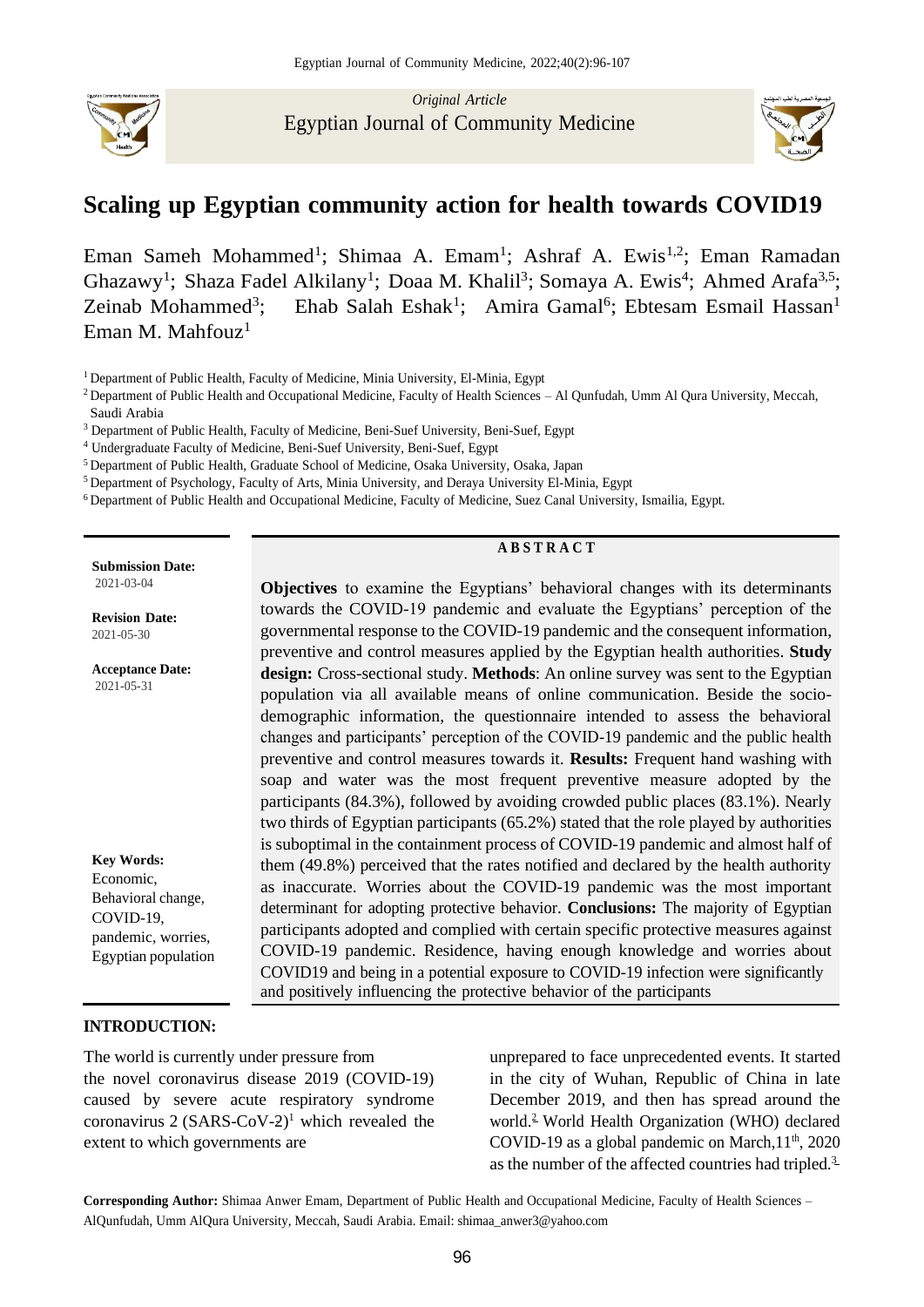The virus was confirmed to have reached Egypt on February,  $14<sup>th</sup>$ ,  $2020<sup>4</sup>$  As in many countries, Egypt declared lockdown, where many cities are sealed off, schools and universities are closed nationwide, travel is banned and social activities have paralyzed [5, 6]. The COVID-19 pandemic has led to a massive global public health action to control the infections or at least to lower its speedy transmission. To achieve a successful implementation of such measures, the people's willingness and behavior play an important and decisive role and can fundamentally influence and alter the spread of the pandemic.<sup> $7.8$ </sup> Thus, encouraging the public to follow the recommended preventive actions is considered serious challenges and a crucial step in containment of the crisis. The social and behavioral sciences can provide valuable insights for managing the pandemic and its impacts. However, changing people's behaviors is a difficult task and a complex process.

Theoretical models such as Health Belief Model have shown that people will respond to health warnings if they believe that they are susceptible to the condition, perceive it as severe, perceive the protective behaviors as effective to lower the threat and they are able to perform these behaviors.<sup>5, 9</sup> At the beginning of the COVID-19 pandemic, the Egyptians considered that they were at low risk of acquiring the COVID-19 infection and they were uncertain about the seriousness of the condition. Therefore, the government was forced to apply measures such as imposing curfew to contain the spread of the virus and banning the large gatherings such as congregational prayer gatherings and large wedding ceremonies as happened in other societies.<sup>6</sup> The WHO has also advised the public to follow some basic precautionary measures, i.e. wearing masks, washing hands, using hand sanitizers, maintaining physical distancing, and staying at home.<sup>10, 11</sup> Applying social distancing, or more accurately physical (spatial) distancing, is one of the vital strategies for slowing the pandemic especially in the absence of a specific treatment or a vaccine. Another obvious behavioral change is switching to communication through the available digital means such as online meetings and e-learning platforms which need organizational support and sufficient digital skills. <sup>5</sup> Parallel to this, a lot of myths and fake

news arise by the public, and with the extensive use of social media, they prevail greatly causing more confusions, and worry among the world populations. Such misinformation-related confusions and worries can impose risk perception to the public, which was previously, reported as the main determinant of practicing protective.<sup>14,15</sup> On the other hand, some socially irresponsible behaviors have appeared such as dysfunctional overrated stockpiling of foods and medicine to adapt with the expected long periods of lockdown and selfisolation, which reflects individualism and selfishness of some individuals.<sup>16</sup>

Tracking behavioral changes during the pandemic is considered to be much representative of people's response to the health authorities recommendations for disease prevention and control.

Therefore, this research was conducted aiming to study the Egyptians' behavioral changes with its determinants towards the COVID-19 pandemic.

Additionally, we evaluated the Egyptians' perception of the governmental response to the COVID-19 pandemic and the consequent information, preventive and control measures applied by the Egyptian health authorities.

# **METHOD**

An online survey in Arabic was created and launched using Google Forms<sup>17</sup>, and was sent to the participants all over the country via the available social media channels (Facebook and WhatsApp, etc.). Researchers from Minia, Beni Suef and Suez Canal universities conducted the data collection stage as well as the analysis of the results. A total of 1507 participants who completed the questionnaires were included in the analysis. A consent form was attached as the first section of the questionnaire giving the participants the right to accept/decline sharing in the study and giving us the permission to use the collected data. Confidentiality and anonymity were thoroughly ensured, and no names, identity, phones or e-mail addresses were asked. The questionnaire was divided into four sections covering the following topics:

Section 1: Personal characteristics and sociodemographic details including gender, age, location in Egypt, socioeconomic standard (SES), job, marital status and educational level.

**Table 1: Socio-demographic characteristics of the Egyptian participants in the behavioral changes study during the COVID-19 pandemic**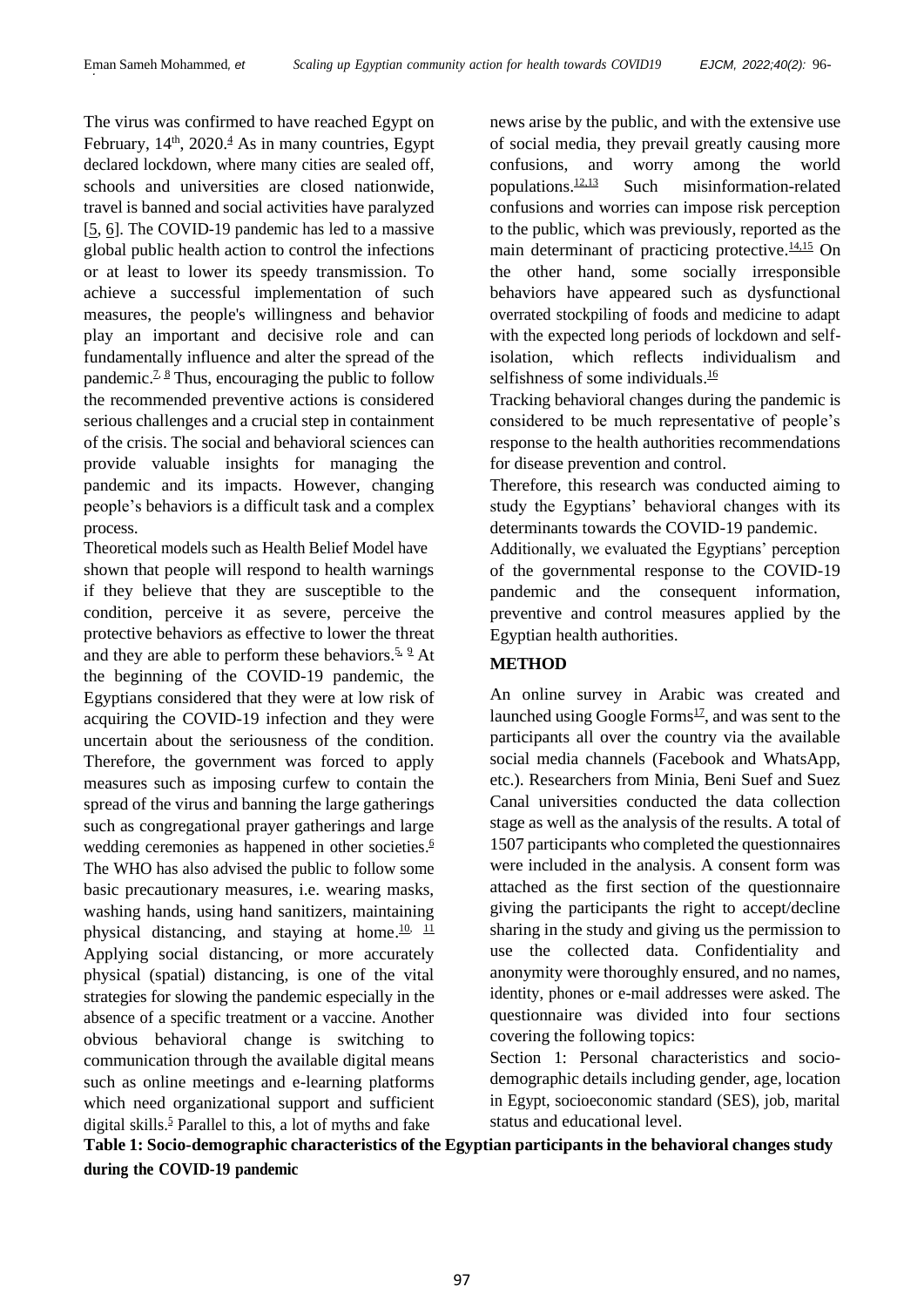| <b>Egyptian participants variables</b>      | No.                |             | $\frac{0}{0}$  |
|---------------------------------------------|--------------------|-------------|----------------|
| Age groups                                  |                    |             |                |
| Less than 20 years                          |                    | 192         | 12.7           |
| 20-29                                       |                    | 844         | 56.0           |
| 30-39                                       |                    | 300         | 19.9           |
| 40-49                                       |                    | 77          | 5.1            |
| 50-59                                       |                    | 63          | 4.2            |
| More than 60 years                          |                    | 31          | 2.1            |
| Gender                                      |                    |             |                |
| Male                                        |                    | 484         | 32.1           |
| Female                                      |                    | 1023        | 67.9           |
| <b>Marital</b> status                       |                    |             |                |
| Married                                     |                    | 592         | 39.2           |
| Single                                      |                    | 884         | 58.7           |
| Divorced                                    |                    | 18          | 1.2            |
| Widowed                                     |                    | 13          | 0.9            |
| Governorate                                 |                    |             |                |
| North Egypt                                 |                    | 207         | 13.7           |
| Central Egypt                               |                    | 560         | 37.2           |
| South Egypt                                 |                    | 740         | 49.1           |
| <b>Residence</b>                            |                    |             |                |
| Urban                                       |                    | 1027        | 68.1           |
| Rural                                       |                    | 480         | 31.9           |
| <b>Education</b>                            |                    |             |                |
| University/post                             |                    | 1427        | 94.7           |
| Below university                            |                    | 80          | 5.3            |
| Socioeconomic standard                      |                    |             |                |
| Higher than average                         |                    | 390         | 25.9           |
| Average                                     |                    | 1054        | 69.9           |
| Lower than average                          |                    | 63          | 4.2            |
| Position/Occupation of participant          |                    |             |                |
| Member of public                            |                    | 304         | 20.2           |
| Healthcare professional                     |                    | 394         | 26.1           |
| Medical/Social researcher                   |                    | 34          | 2.3            |
| Medical student                             |                    | 666         | 44.2           |
| Non-medical student                         |                    | 53          | 3.5            |
| Community leader                            |                    | 56          | 3.7            |
| <b>Source of information about COVID-19</b> | <b>Used to get</b> | <b>Used</b> | <b>Trusted</b> |
|                                             | knowledge          | frequently  |                |
| Official websites                           | 974 (64.6)         | 521 (34.6)  | 1103 (73.2)    |
| TV/Radio                                    | 437 (29)           | 290 (19.2)  | 256 (17.0)     |
| Social media                                | 761 (50.5)         | 970 (64.4)  | 189 (12.5)     |
| Doctor                                      | 210 (13.9)         | 93(6.2)     | 247 (16.4)     |
| Family                                      | 57(3.8)            | 9(0.2)      | 29 (1.90)      |
| Work community/school                       | 114(7.6)           | 30(2)       | 19(1.30)       |
| Others                                      | 103(6.8)           | 45(3)       | 57(3.80)       |

Section 2: Assessment of the behavioral changes among the participants pertaining to the COVID-19 pandemic; whether they avoided visiting the healthcare facilities and crowded public places and started to work from home. Additionally, it assessed the participant's hygienic practices, which included hand washing, applying physical distancing, using

hand sanitizers, wearing masks, and coughing or sneezing into elbow. Each question had a 'Yes' or 'No' response.

**Table 2: Adoption of hygiene-related and avoidance-related behaviors in response to COVID-19 pandemic among the Egyptian participants**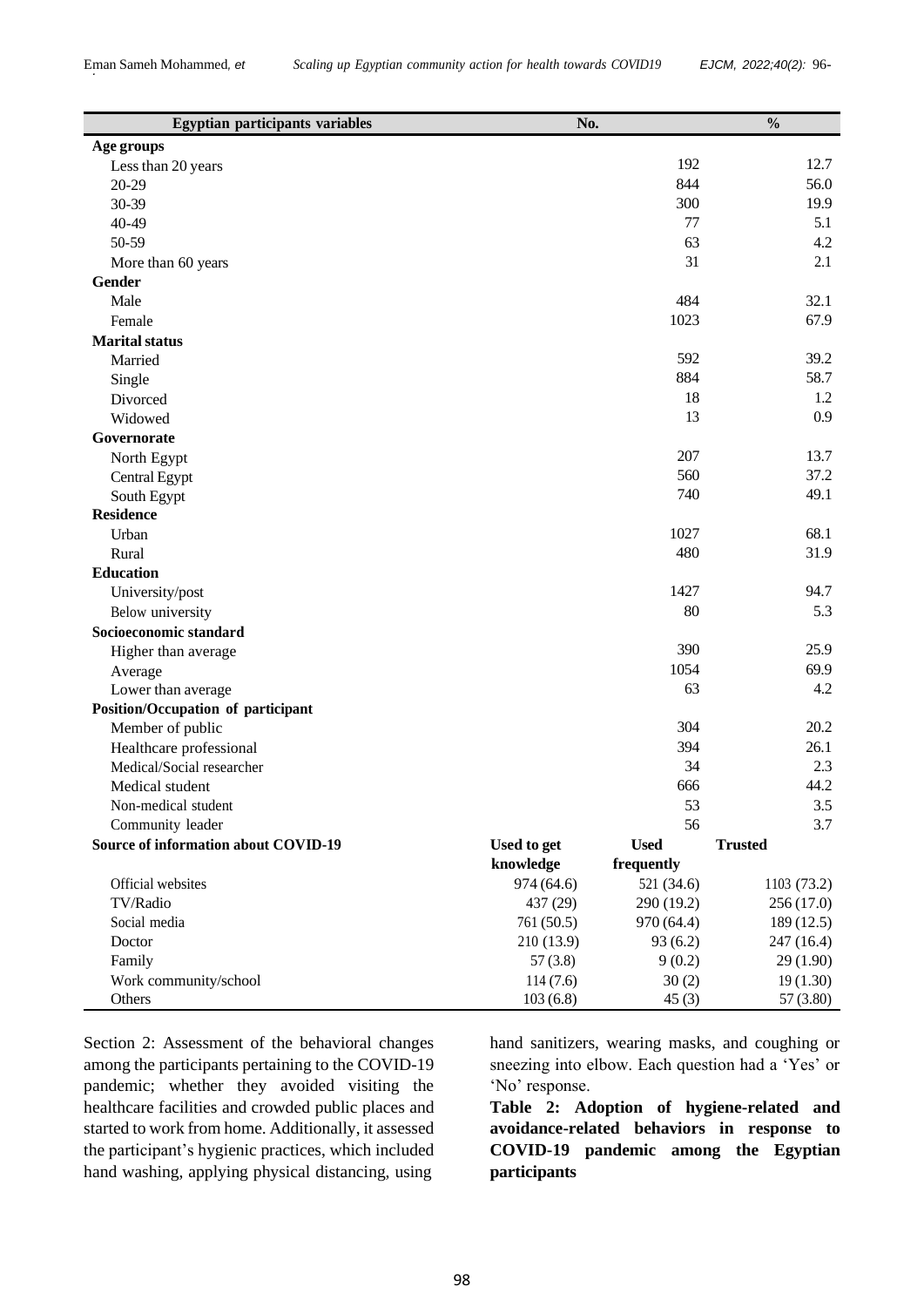| <b>Actions taken by the Egyptian</b><br><i>participants</i>       | No(%)       |
|-------------------------------------------------------------------|-------------|
| Frequent hand washing with soap and<br>water                      | 1271 (84.3) |
| Using alcohol hand gel or hand<br>sanitizer                       | 1031 (68.4) |
| Increasing the time spent in cleaning<br>or disinfecting surfaces | 668 (44.3)  |
| Avoiding touching face and eyes with<br>unclean hands             | 995 (66)    |
| Sneezing or coughing into elbow                                   | 906(60.1)   |
| Wearing face masks                                                | 641 (42.5)  |

Section 3: Evaluation of the impacts of COVID-19 on the participants such as work affection, cancellation of travel or social events, unable to buy essential items and feeling worried/anxious.

Section 4: Participants' perception towards the governmental response towards the COVID-19 pandemic. It inquired about the participants' opinion regarding the measures taken by the government whether they are sufficient or not; satisfaction with the hospital services; Perception towards action of the Egyptian health authority and the importance to share in the response activities to COVID-19.

Finally, reported practices of the participants were categorized into good- if participants use face masks, wash hands frequently and apply social distancing and; poor- if participants did not practice previously defined activities.

The data were analyzed using Statistical Package for the Social Sciences software (SPSS version 21.0; IBM Corporation, Armonk, NY, USA). Chi-squared test was performed to compare responses. Logistic regression was performed to determine the associations with behavioral changes among the participants. The level of statistical significance was set at  $P < 0.05$ .

# **RESULTS**

This study included 1507 Egyptian respondents (67.9%) females and 39.2% were married and (56%) of them belonged to the age group of 20-29 years. Half of respondents were from South Egypt, 37.2% from Central Egypt and 13.7% from North Egypt. The majority of the respondents (97.4%) had University and above education and 68% were urban residents. Social media was the most frequent method to get health information about COVID-19

(64.4%) and 73.2% of respondents stated that they trusted the official websites (Table 1).

Table (2) showed the adoption of hygiene-related and avoidance-related behaviors in response to COVID-19 pandemic among the Egyptian participants. Frequent hand washing with soap and water was the most frequent preventive measure to be practiced by 84.3%, followed by avoiding the crowded public places by 83.1%., and almost two thirds of respondents (68.4%) adhered to the use of alcohol-based hand sanitizer. In addition, 66% of them complied with the message of avoiding touching their face and eyes with unclean hands. More than half of participants avoided the use of public transport and cancelled or postponed family or social events, 55.9% and 53.1%, respectively.

The association between demographic characteristics and reported behaviors during COVID-19 pandemic has been shown in table "3", where a Significant difference in adopting certain behaviors were found in relation to sex as Females were found to be more likely to apply physical distancing and to avoid crowded public places  $(p<0.001)$ , be more worried from cough and practice sneezing into elbow  $(p<0.001)$ , and avoid the use of public transport  $(p<0.001)$ . In addition, females reported that with COVID-19 pandemic, they had avoided visiting hospitals and postponed social events ( $p<0.001$  and  $p=0.004$ , respectively). On comparing urban and rural residents, a significant higher tendency among urban residents to apply physical distancing, using face mask, frequent washing of hands, applying hand sanitizers, practicing cough or sneeze into elbow (p<0.001). Moreover, they avoided crowded public places (p=0.008) and cleaned surfaces more frequently  $(p=0.001)$  than rural residents who were more likely to stock up on food  $(p<0.001)$ .

Regarding the socioeconomic status, high social class respondents reported frequent use of face masks and hand sanitizers (p<0.001). Meanwhile, they had a higher tendency to work from home and stock up on food  $(p=0.001$  and  $p=0.03$ , respectively). This study highlighted that older participant (≥30 years) were more likely to adopt protective behaviors such as using face masks, avoiding touching face and eyes with unclean hands, cleaning surfaces frequently  $(p<0.001)$ . However,

**Table 3: Association between demographic characteristics and reported behaviors of the Egyptian participants during the COVID-19 pandemic.**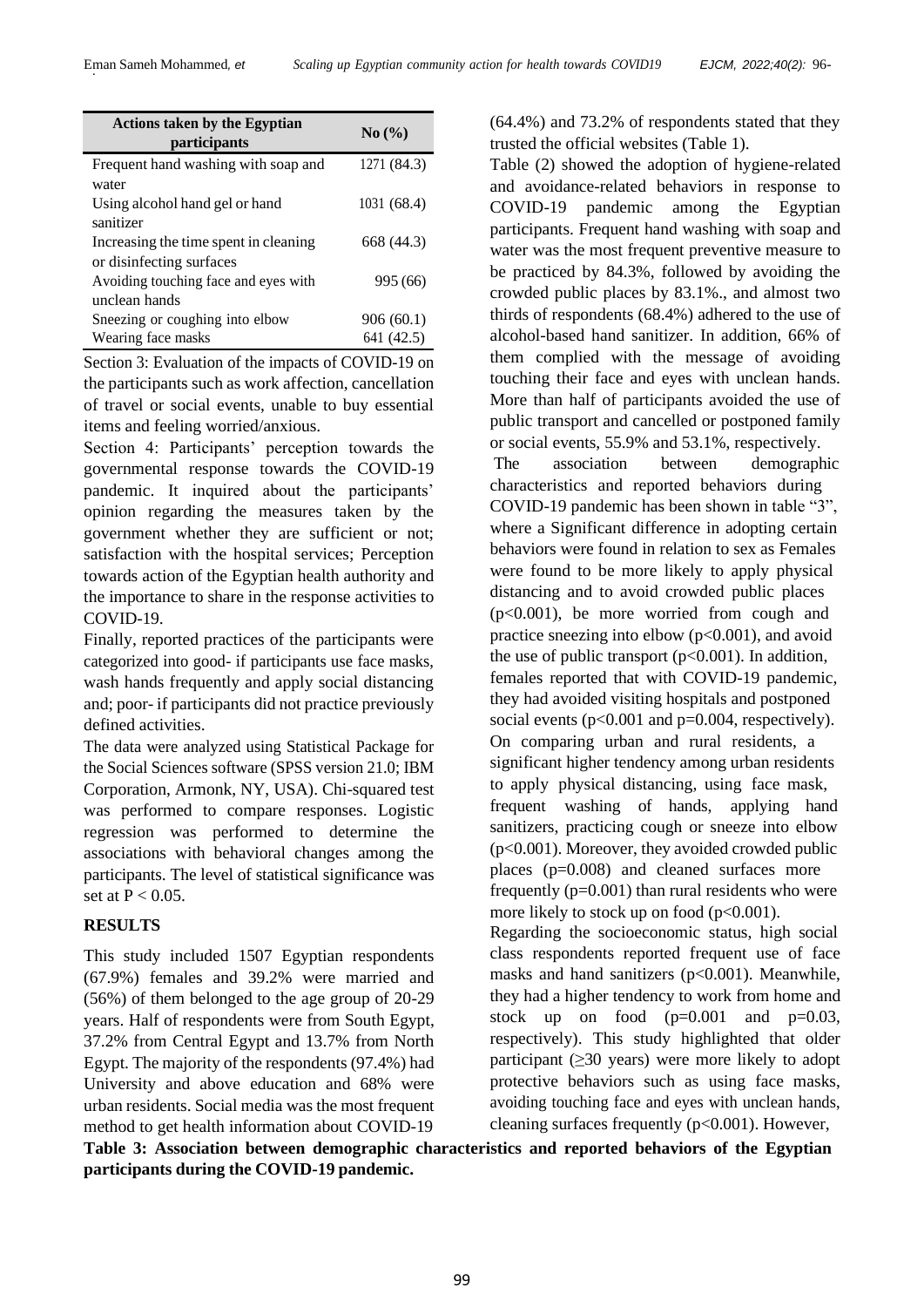|                                                |                             | <b>Sex</b>                  |                  | <b>Residence</b>            |                           |                        |                   | Socioeconomic class |                  | Age groups               |                  |                        |
|------------------------------------------------|-----------------------------|-----------------------------|------------------|-----------------------------|---------------------------|------------------------|-------------------|---------------------|------------------|--------------------------|------------------|------------------------|
| <b>Behavior of the</b><br>participants towards | Male<br>$n = 484$           | Female<br>$n=1023$          | $X^2$<br>P value | Urban<br>$n=1027$           | <b>Rural</b><br>$n = 480$ | ${\bf X}^2$<br>P value | High<br>$n = 390$ | Average/<br>low     | $X^2$<br>P value | $<$ 30 $vrs$<br>$n=1036$ | $\geq 30$<br>yrs | ${\bf X}^2$<br>P value |
| COVID-19 pandemic                              |                             |                             |                  |                             |                           |                        |                   | $n=1117$            |                  |                          | $n = 471$        |                        |
|                                                | $n\left(\frac{9}{6}\right)$ | $n\left(\frac{9}{6}\right)$ |                  | $n\left(\frac{9}{6}\right)$ | $n$ (%)                   |                        | n(%               | n(%                 |                  | n(%)                     | n(%              |                        |
| Frequent hand washing                          | 408                         | 863                         | 0.001            | 893                         | 378                       | 16.7                   | 323               | 948                 | 0.9              | 862                      | 409              | 3.2                    |
|                                                | (84.3)                      | (84.4)                      | (0.9)            | (87)                        | (78.8)                    | $< 0.001*$             | (82.8)            | (84.9)              | 0.3              | (83.2)                   | (86.8)           | 0.07                   |
| <b>Using hand sanitizers</b>                   | 330                         | 701                         | 0.02             | 772                         | 259                       | 68.1                   | 302               | 729                 | 19.8             | 643                      | 388              | 61.8                   |
|                                                | (68.2)                      | (68.5)                      | 0.9              | (75.2)                      | (54)                      | $< 0.001*$             | (77.4)            | (65.3)              | $< 0.001*$       | (62.1)                   | (82.4)           | < 0.001                |
| surfaces<br><b>Cleaning</b>                    | 184                         | 484                         | 11.5             | 486                         | 182                       | 11.7                   | 205               | 463                 | 14.5             | 425                      | 243              | 14.7                   |
| frequently                                     | (38)                        | (47.3)                      | $< 0.001*$       | (47.3)                      | (37.9)                    | 0.001                  | (52.6)            | (41.5)              | $< 0.001*$       | (41)                     | (51.6)           | < 0.001                |
| Avoiding touching face/                        | 333                         | 662                         | 2.5              | 713                         | 282                       | 16.6                   | 251               | 744                 | 0.7              | 657                      | 338              | 10.1                   |
| eyes with unclean hands                        | (68.8)                      | (64.7)                      | 0.1              | (69.4)                      | (58.8)                    | $< 0.001*$             | (64.4)            | (66.6)              | 0.4              | (63.4)                   | (71.8)           | < 0.001                |
| Sneezing or coughing into                      | 249                         | 657                         | 22.4             | 657                         | 249                       | 19.9                   | 222               | 684                 | 2.2              | 599                      | 307              | 7.3                    |
| elbow                                          | (51.4)                      | (64.2)                      | $< 0.001*$       | (64)                        | (51.9)                    | $< 0.001*$             | (56.9)            | (61.2)              | 0.1              | (57.8)                   | (65.2)           | 0.007                  |
| <b>Using face mask</b>                         | 211                         | 430                         | 0.3              | 485                         | 156                       | 29                     | 210               | 431                 | 27.5             | 373                      | 268              | 57.8                   |
|                                                | (43.6)                      | (42)                        | 0.6              | (47.2)                      | (32.5)                    | $< 0.001*$             | (53.8)            | (38.6)              | $< 0.001*$       | (36)                     | (56.9)           | < 0.001                |
| <b>Physical distancing</b>                     | 284                         | 700                         | 13.8             | 727                         | 257                       | 42.9                   | 253               | 731                 | 0.4              | 668                      | 316              | 0.9                    |
|                                                | (58.7)                      | (68.4)                      | $< 0.001*$       | (70.8)                      | (53.5)                    | $< 0.001*$             | (64.9)            | (65.4)              | 0.8              | (64.5)                   | (67.1)           | 0.3                    |
| Avoiding crowded public                        | 378                         | 875                         | 12.9             | 872                         | 381                       | 7.1                    | 323               | 930                 | 0.4              | 851                      | 402              | 2.4                    |
| places                                         | (78.1)                      | (85.5)                      | $< 0.001*$       | (84.9)                      | (79.4)                    | 0.008                  | (82.8)            | (83.3)              | 0.8              | (82.1)                   | (85.4)           | 0.1                    |
| Avoiding the use of public                     | 239                         | 603                         | 12.2             | 587                         | 255                       | 2.2                    | 207               | 635                 | 1.7              | 595                      | 247              | 3.3                    |
| transport                                      | (49.4)                      | (58.9)                      | $< 0.001*$       | (57.2)                      | (53.1)                    | 0.1                    | (53.1)            | (56.8)              | 0.2              | (57.4)                   | (52.4)           | 0.07                   |
| <b>Avoiding hospitals</b>                      | 177                         | 474 (46.3)                  | 12.8             | 459                         | 192                       | 2.9                    | 148               | 503                 | 5.9              | 463                      | 188              | 3                      |
|                                                | (36.6)                      |                             | $< 0.001*$       | (44.7)                      | (40)                      | 0.09                   | (37.9)            | (45)                | 0.01             | (44.7)                   | (39.9)           | 0.08                   |
| <b>Cancellation/postponing</b>                 | 231                         | 569                         | 8.2              | 598                         | 202                       | 34.2                   | 220               | 580                 | 2.3              | 500                      | 300              | 30.9                   |
| of social events                               | (47.7)                      | (55.6)                      | 0.004            | (58.2)                      | (42.1)                    | $< 0.001*$             | (56.4)            | (51.9)              | 0.1              | (48.3)                   | (63.7)           | < 0.001                |
| Working from home                              | 138                         | 325                         | 1.6              | 317                         | 146                       | 0.03                   | 145               | 318                 | 10.3             | 296                      | 167              | 7.2                    |
|                                                | (28.5)                      | (31.8)                      | 0.2              | (30.9)                      | (30.4)                    | 0.9                    | (37.2)            | (28.5)              | 0.001            | (28.6)                   | (35.5)           | 0.007                  |
| Stocking up on food                            | 64                          | 127                         | 0.2              | 152                         | 39                        | 13.2                   | 62                | 129                 | 4.9              | 113                      | 78               | 9.4                    |
|                                                | (13.2)                      | (12.4)                      | 0.7              | (14.8)                      | (8.1)                     | $< 0.001*$             | (15.9)            | (11.5)              | 0.03             | (10.9)                   | (16.6)           | 0.002                  |
| Stocking up on                                 | 22                          | 42                          | 0.2              | 47                          | 17                        | 0.8                    | 20                | 44                  | -1               | 44                       | 20               | $\mathbf{0}$           |
| medications                                    | (4.5)                       | (4.1)                       | 0.7              | (4.6)                       | (3.5)                     | 0.4                    | (5.1)             | (3.9)               | 0.3              | (4.2)                    | (4.2)            | 0.9                    |

they had more tendency to stock up on food in comparison with younger respondents (p=0.002).

Participants' perception of the governmental response to the COVID-19 pandemic is presented in table 4. About two-thirds (65.2%) of Egyptians perceived authorities' efforts of containment COVID19 pandemic as insufficient and nearly half of them (49.8%) did believe that figures/numbers declared by Egyptian health authorities are inaccurate. Three-quarters of Egyptians thought that the health system capacity cannot cope with the COVID-19 pandemic, and only 9% were satisfied with the current hospital services. Out of total, 38.8% highlighted the importance of community participation in combating COVID-19 pandemic.

Reported practices of the participants were categorized into good i.e. if participants use face masks, wash hands frequently and apply physical distancing and; poor i.e. if participants did not practice previously defined activities.

It was found that 405 (26.9%) of participants were categorized as good since they practiced at least three or more protective behaviors to prevent COVID-19 (Table 5). Among the participants, urban residents were significantly more likely to adopt protective behaviors more than rural residents, (81.5% VS 18.5%, respectively). Moreover, poor behavioral change significantly decreased as we

head north to Egypt (53.2% in south Egypt, 35.8% in central Egypt and 11% in north Egypt). About 78% and 73.6% of those who were categorized as having good practice showed more anxiousness and had a feeling of fear due to COVID-19, respectively. Almost all the participants with good behavioral change were aware about the seriousness of the COVID-19 disease (99.5%). Additionally, about 59.3% of the respondents who were classified as having protective behaviors reported that they may have potential exposure to COVID-19 infection versus (40.7%) who did not ( $p < 0.05$ ).

Multivariable binary logistic regression analysis was performed to identify the factors influencing the protective behavior of the Egyptian participants against COVID-19 and the results were presented by adjusted odds ratio (aOR) with 95% confidence interval (95% CI), (Table 6).

Our findings showed that being an urban resident (aOR=2.05, 95%CI 1.52-2.77), living in a southern or a central governorate (aOR of central Egypt=1.98, 95%CI 1.38-2.86; aOR of north Egypt=1.46, 95%CI 1.11-1.92), having enough knowledge about the

**Table 4: Egyptian participants' perception of their governmental response to the COVID-19 pandemic**

| $N(\%)$ |
|---------|
|         |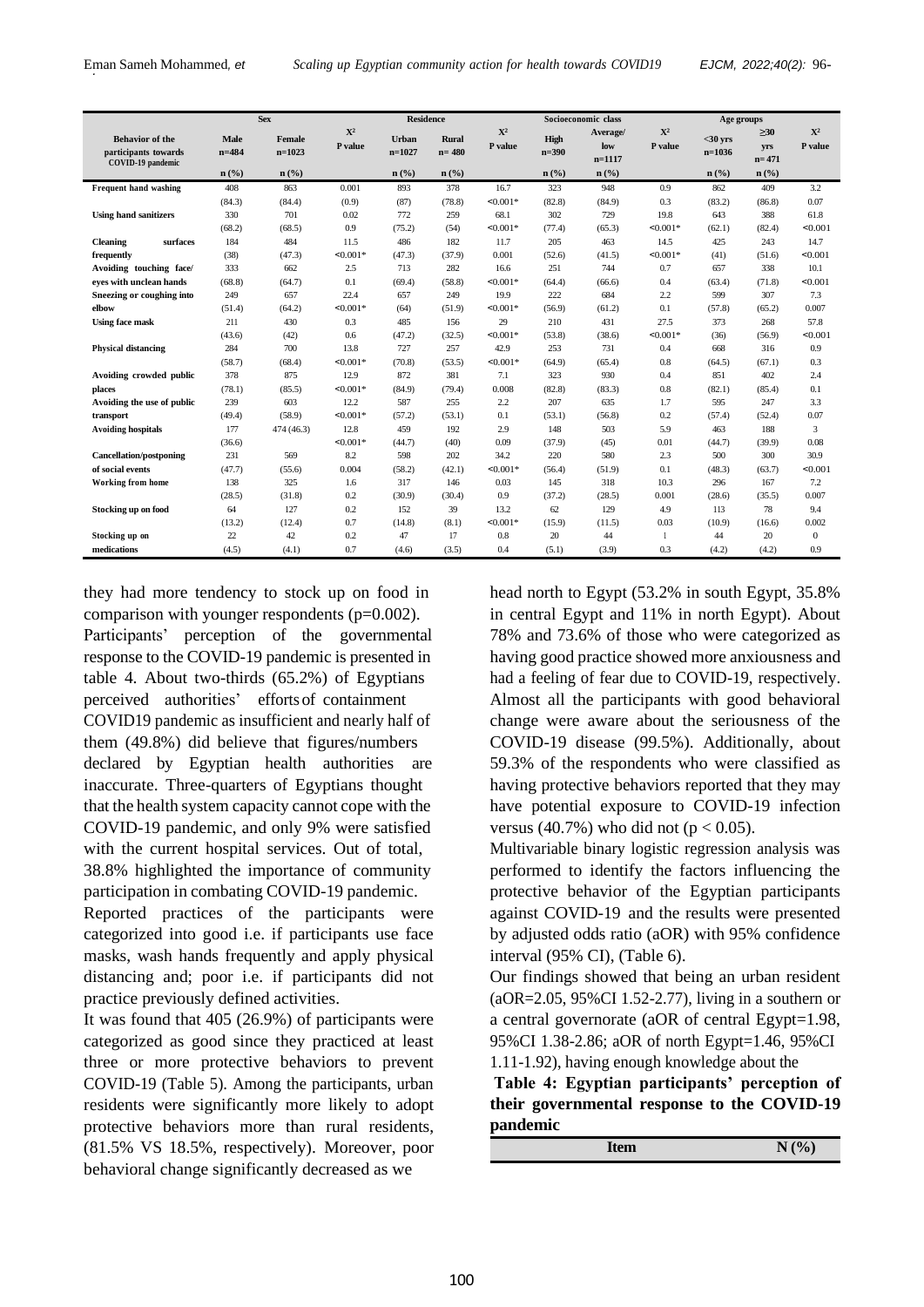| <b>Avoidance-related behaviors:</b>          |             |
|----------------------------------------------|-------------|
| Actions taken by the participant over        |             |
| the last month due to COVID-19               |             |
| Applying physical distancing                 | 984 (65.3)  |
| Avoiding crowded public places               | 1253 (83.1) |
| Avoid using of public transport              | 842 (55.9)  |
| Avoid visiting healthcare facilities         | 651 (43.2)  |
| Cancellation or postponing family or         | 800 (53.1)  |
| social events                                |             |
| Avoid going to the workplace (working        | 463 (30.7)  |
|                                              |             |
| from home)                                   |             |
| Increasing the amount of household           | 191(12.7)   |
| groceries purchased                          |             |
| Participants perception towards              | No $(\% )$  |
| governmental response to COVID-19            |             |
| Are the measures taken by the Egyptian       |             |
| government sufficient?                       |             |
| N <sub>0</sub>                               | 982 (65.2)  |
| Yes<br>Don't know                            | 291 (19.3)  |
| Do you think that the Egyptian health system | 234 (15.5)  |
| capacity can cope with the COVID-19          |             |
| pandemic?                                    |             |
| N <sub>0</sub>                               | 1133 (75.2) |
| Yes                                          | 89 (5.9)    |
| Don't know                                   | 285 (18.9)  |
| Are you satisfied with the current Egyptian  |             |
| hospital services?                           |             |
| Unsatisfied                                  | 760 (50.4)  |
| Satisfied                                    | 135(9.0)    |
| Neutral                                      | 612 (40.6)  |
| Importance to share in the response and      |             |
| activities against COVID-19                  |             |
| Yes                                          | 584 (38.8)  |
| No                                           | 537 (35.6)  |
| Don't know                                   | 386 (25.6)  |
| Willingness to cope with the measures of     |             |
| staying/self-isolation at home               |             |
| Yes                                          | 102067.7    |
| No                                           | 91(6.0)     |
| Don't know                                   | 396 (26.3)  |

COVID-19 pandemic (aOR=1.57, 95%CI 1.21-2.02), worries about the COVID-19 pandemic (aOR=2.28, 95%CI 1.71-3.03) and being in a potential exposure to COVID-19 infection (aOR=1.52, 95%CI 1.18-1.95) were significantly and positively influencing the protective behavior of the participants.

Our study spotted worries about COVID-19 pandemic as the most important determinant for the participants to adopt a good protective behavior. Worried participants were two times more likely to adopt protective behaviors than the non-anxious individuals were.

The protective behaviors of the participants towards the COVID-19 pandemic were not influenced by other variables e.g., SES, age of the participant and responsibility of looking after one's family (Table 6).

## **DISCUSSION**

In the face of COVID-19 pandemic, it is crucial to assess the public's behavioral responses to the situation and it is important to understand the factors that influence how people behave to minimize the impacts and the spread of the disease. However, a literature search yielded no significant survey conducted to assess the behavioral impacts of the COVID-19 on Egyptians. Therefore, our research that included 1507 Egyptian respondents, aimed to cover this gap by assessing the COVID-19-related behavioral repercussions on the Egyptian people and the correlated factors.

Nearly, 64.4% of the Egyptian participants reported that social media such as Facebook was the most frequent method to get health information about COVID-19. This result was in agreement with a study conducted in Hong Kong in which social platforms and websites were the common sources of the people's knowledge about the COVID-19 pandemic. 18 However, sharing news through social media without verifying its source and precision might spread rumors and misinformation, which consequently might cause panic and unnecessary stress in the community.

Our results showed that a large proportion of the study sample carried out one or more of the protective behaviors in response to COVID-19 pandemic. The most common hygiene-related behavior adopted was washing hands with soap and water (84.3%), whereas keeping away from crowded places generally was the most common avoidance behavior (83.1%). Seale *et al.* (2020) reported similar findings among Australian population. <sup>19</sup> Another study conducted by Wang *et al.* (2020) found that the Chinese respondents

**Table 5: Relationship between the sociodemographic variables and the good and poor behavioral changes of the Egyptian participants during the COVID-19 pandemic**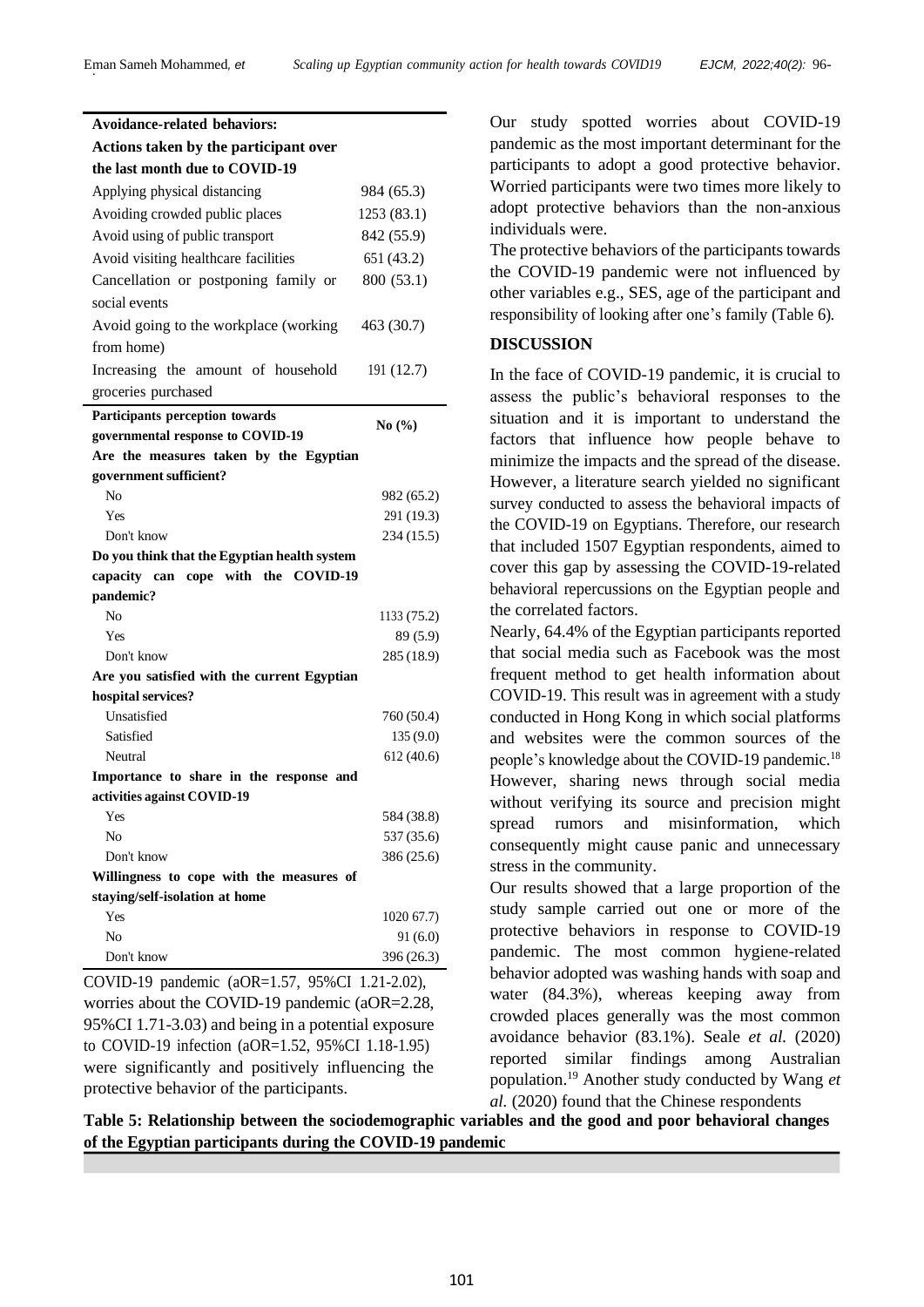| Participants' sociodemographic              | <b>Behavioral change</b> |                 |              |                |
|---------------------------------------------|--------------------------|-----------------|--------------|----------------|
| variables and perception of the             | <b>Good behavioral</b>   | Poor behavioral | <b>Total</b> | $\mathbf{X}^2$ |
| measures taken by authorities against       | change                   | change          | $N = 1507$   | P-value        |
| the COVID-19 pandemic                       | $n=405$                  | $n=1102$        |              |                |
| <b>Residence</b>                            |                          |                 |              |                |
| Urban                                       | 330 (81.5)               | 697 (63.2)      | 1027(68.1)   | 45.4           |
| Rural                                       | 75(18.5)                 | 405 (36.8)      | 480 (31.9)   | < 0.001        |
| Age                                         |                          |                 |              |                |
| Less than 30 years old                      | 228 (56.3)               | 808 (73.3)      | 1036(68.7)   | 39.9           |
| 30 years or more                            | 177(43.7)                | 294 (26.7)      | 471 (31.3)   | < 0.001        |
| <b>Sex</b>                                  |                          |                 |              |                |
| Male                                        | 123(30.4)                | 361 (32.8)      | 484 (32.1)   | 0.8            |
| Female                                      | 282 (69.6)               | 741 (67.2)      | 1023(67.9)   | 0.4            |
| <b>Specialty</b>                            |                          |                 |              |                |
| Medical                                     | 286 (70.6)               | 808 (73.3)      | 1094 (72.6)  | 1.09           |
| Non-medical                                 | 119 (29.4)               | 294 (26.7)      | 413 (27.4)   | 0.3            |
| Governorate                                 |                          |                 |              |                |
| North Egypt                                 | 86 (21.2)                | 121(11)         | 207(13.7)    |                |
| Central Egypt                               | 165(40.7)                | 395 (35.8)      | 560 (37.2)   | 38.4           |
| South Egypt                                 | 154 (38)                 | 586 (53.2)      | 740 (49.1)   | < 0.001        |
| Socioeconomic standards (SES)               |                          |                 |              |                |
| <b>High SES</b>                             | 131(32.3)                | 259(23.5)       | 390 (25.9)   | 12.1           |
| Average or low SES                          | 274(67.7)                | 843 (76.5)      | 1117(74.1)   | 0.001          |
| <b>Education</b>                            |                          |                 |              |                |
| University or higher                        | 389 (96)                 | 1038 (94.2)     | 1427 (94.7)  | 2.03           |
| Below university level                      | 16(4)                    | 64(5.8)         | 80(5.3)      | 0.2            |
| Looking after the family                    |                          |                 |              |                |
| No                                          | 215(53.1)                | 751 (68.1)      | 966 (64.1)   | 29.2           |
| Yes                                         | 190(46.9)                | 351 (31.9)      | 541 (35.9)   | < 0.001        |
| Feeling worried about COVID-19              |                          |                 |              |                |
| No                                          | 91(22.5)                 | 445 (40.4)      | 536 (35.6)   | 41.5           |
| Yes                                         | 314 (77.5)               | 657 (59.6)      | 971 (64.4)   | < 0.001        |
| Enough knowledge about COVID-19             |                          |                 |              |                |
| N <sub>o</sub>                              | 228 (56.3)               | 450 (40.8)      | 678(45)      | 28.6           |
| Yes                                         | 177(43.7)                | 652 (59.2)      | 829 (55)     | < 0.001        |
| <b>Awareness of seriousness of COVID-19</b> |                          |                 |              |                |
| N <sub>o</sub>                              |                          |                 |              |                |
| Yes                                         | 2(0.5)                   | 23(2.1)         | 25(1.7)      | 4.6            |
|                                             | 403 (99.5)               | 1079 (97.9)     | 1482 (98.3)  | 0.03           |
| Fear of the COVID-19 pandemic               |                          |                 |              |                |
| N <sub>o</sub>                              | 107(26.4)                | 401(36.4)       | 508 (33.7)   | 13.2           |
| Yes                                         | 298 (73.6)               | 701(63.6)       | 999 (66.3)   | < 0.001        |
| <b>Potential exposure to COVID-19</b>       |                          |                 |              |                |
| N <sub>o</sub>                              | 165(40.7)                | 616 (55.9)      | 781 (51.8)   | 27.3           |
| Yes                                         | 240 (59.3)               | 486 (44.1)      | 726 (48.2)   | < 0.001        |
| <b>Enough measures by the government</b>    |                          |                 |              |                |
| No                                          | 277 (68.4)               | 705 (64)        | 982 (65.2)   |                |
| Yes                                         | 81 (20)                  | 210 (19.1)      | 291 (19.3)   | 6.5            |
| Don't Know                                  | 47(11.6)                 | 187(17)         | 234(15.5)    | 0.04           |

**Table 6: Logistic regression analysis of factors independently associated with the protective behavior of the Egyptian participants against COVID-19**

| Independent variables |    | <b>OR (95% CI)</b> | P-value             |              |
|-----------------------|----|--------------------|---------------------|--------------|
| <b>Residence</b>      | оf | the.               |                     |              |
| <i>participant</i>    |    |                    | 1 (reference)       | $\leq 0.001$ |
| Rural                 |    |                    | $2.05(1.52 - 2.77)$ |              |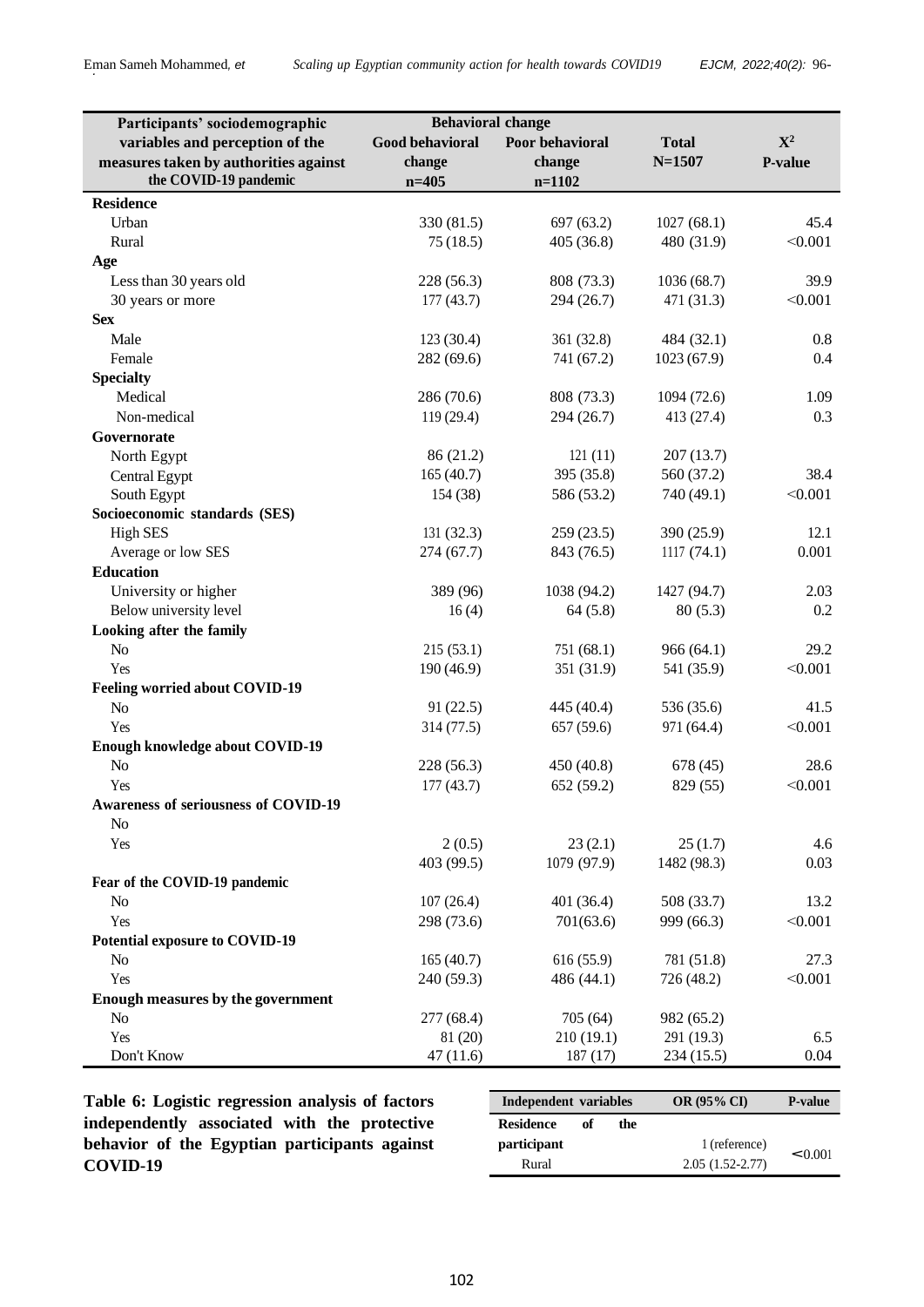| Urban                       |                     |              |
|-----------------------------|---------------------|--------------|
| Governorate where the       |                     |              |
| participant lives           |                     |              |
| South Egypt                 | 1 (reference)       | $\leq 0.001$ |
| Central Egypt               | 1.98 (1.38-2.86)    |              |
| North Egypt                 | 1.46 (1.11-1.92)    |              |
| <b>Had enough knowledge</b> |                     |              |
| about the COVID-19          |                     |              |
| pandemic                    |                     |              |
| N <sub>o</sub>              | 1 (reference)       | 0.001        |
| Yes                         | $1.57(1.21-2.02)$   |              |
| worries<br>about<br>the     |                     |              |
| <b>COVID-19 pandemic</b>    |                     |              |
| No                          | 1 (reference)       | $\leq 0.001$ |
| Yes                         | 2.28 (1.71-3.03)    |              |
| Potential exposure to       |                     |              |
| <b>COVID-19</b> infection   |                     |              |
| No                          | 1 (reference)       | 0.001        |
| Yes                         | $1.52(1.18-1.95)$   |              |
| Age of the participant      |                     |              |
| Less than 30 years          | 1 (reference)       |              |
| 30 years or more            | $0.86(0.62 - 1.19)$ | 0.4          |
| Fear of the COVID-19        |                     |              |
| pandemic                    |                     |              |
| N <sub>0</sub>              | 1 (reference)       | 0.08         |
| Yes                         | $1.28(0.97-1.69)$   |              |
| Socioeconomic status of     |                     |              |
| the participant             |                     |              |
| Low or average              | 1 (reference)       | 0.2          |
| High                        | $1.19(0.91-1.58)$   |              |
| The<br>participant<br>is    |                     |              |
| responsible for looking     |                     |              |
| after his family            |                     |              |
| No                          | 1 ((reference)      | 0.7          |
| Yes                         | $1.08(0.79-1.47)$   |              |

*NB Dependent variable is good protective behaviors OR odds ratio CI confidence interval. <sup>a</sup> Statistically significant*

adopted precautionary measures such as hand washing and respiratory hygiene during the pandemic of COVID-19. <sup>20</sup> Yıldırım *et al.* (2020) reported that Turkish population were highly engaged in preventive behaviors, particularly frequent hand washing and avoidance of public transportation. <sup>21</sup> Moreover, a survey from Malaysia reported that a high proportion of respondents were already adopting precautions such as avoiding crowds (83.4%) and practicing proper hand hygiene (87.8%) at the time of their study in late March, 2020, however, wearing of face masks was less common (51.2%). 22

Notably, low proportion of the Egyptian participants (12.7%) increased the number of groceries purchased. This is much lower than what was reported by Balkhi *et al.* (2020) who found that more than half of Pakistani stocked up on food.<sup>23</sup> Such behavior can be explained by the fact that about three quarters of the studied Egyptians had average to low income and may not have the resources to face the crisis, and a large proportion of the participants were not the main individuals taking the responsibility for feeding and looking after their families.

Study of the associations between the demographic characteristics of the respondents and the reported behaviors during COVID-19 pandemic revealed that females were more likely to apply physical distancing and to avoid crowded public places  $(p<0.001)$ , more anxious to cough or sneeze into elbow (p<0.001), and more likely to avoid the use of public transport (p<0.001). Females were also, more likely to report uptake of both preventive and avoidance behaviors, consistent with studies during SARS and H1N1 pandemic influenza.<sup>24-27</sup> Earlier studies have indicated that women are more likely to perceive themselves to be susceptible and hence adopt the behaviors. 28,29 Contrary, a study conducted by Balkhi *et al.* (2020) found that Pakistani males washed their hands more frequently than females and they were more likely to fear leaving their homes after the COVID-19 pandemic was declared.<sup>23</sup> Furthermore, our results showed that people aging 30 years and above were more likely to adopt protective behaviors by (82.4%) compared to younger age groups  $(62.1\%)$ . This finding is similar to that of a study conducted in Australia and found that older age was associated with the adoption of precautionary behaviors. <sup>19</sup> This may be attributed to the feeling of the elder people that they are more susceptible to the complications of the COVID-19 infection since they may have more chronic diseases and pre-existing conditions than the younger ones. There was a higher tendency of urban residents to apply physical distancing, use face mask, wash their hands frequently, use hand sanitizers, cough or sneeze into elbow and cleaned surfaces more frequently. These results were in coherence with Mya *et al.* (2020) who observed that urban population have better access to internet and other information sources, which provide health education with possible explanation for practicing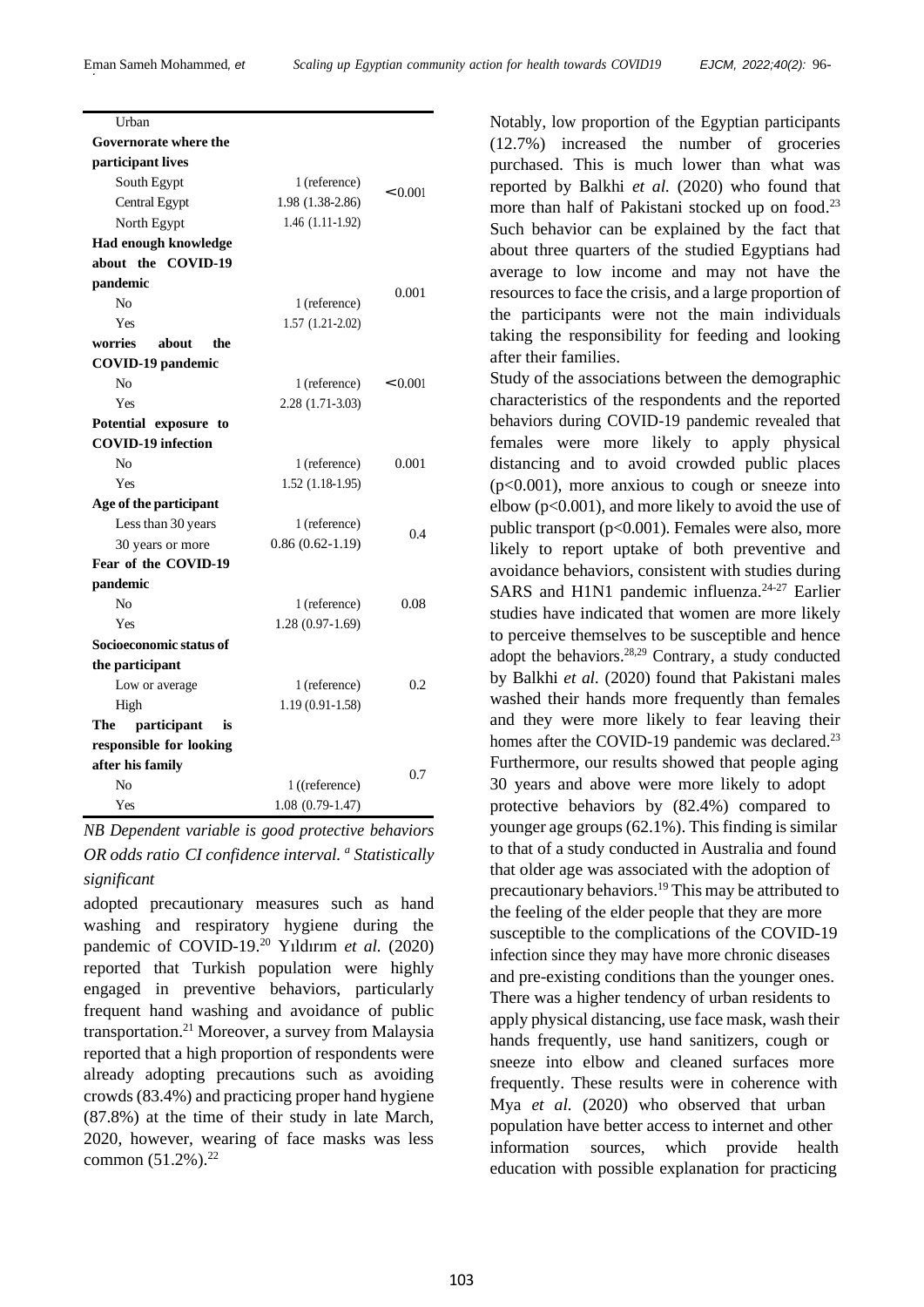protective behaviors compared to the rural population. 30

Studies during previous pandemics clarified that trust in health institutions and governmental initiatives to implement public health interventions play an important role to spur behavioral change, and it can indirectly affect the adoption of the recommended measures. The way the Singaporean government dealt with the SARS outbreak in 2003 is an important example exploring the importance of trust in dealing with crisis. 31, <sup>32</sup> Those with greater trust in authorities to contain the spread of SARS and swine flu were more likely to adopt precautionary<sup>33</sup> and avoidant behaviors.<sup>24</sup>

The current COVID-19 pandemic has caused an unprecedented healthcare crisis and a major disruption that triggered stronger governmental actions across the world. A large-scale survey covering 58 countries, 42% of respondents believe that their government's actions are not sufficient. In addition, a substantial proportion of respondents 36% indicated that they do not trust their government's handling of COVID-19, and 34% even stated that they believe their government has not been truthful about COVID-19. <sup>34</sup> In accordance with previous findings, our study found that nearly, twothirds of Egyptians (65%) claimed that the measures taken by the Egyptian government to combat COVID-19 were not sufficient and 49.8% of them distrusted the Egyptian health authorities.

Nonetheless, the current study showed that about 80% believed that lockdown measures are important and beneficial to limit the spread of the current pandemic of COVID-19. However, perception towards the importance of sharing of the whole community to face COVID-19 was among 38.8%, which is lower than Mya *et al.* (2020) who reported that almost all respondents had positive perception towards community participation in the disease prevention. 30

In our results, 405 (26.9%) of the participants were categorized as having good behaviors since they practiced protective behaviors to prevent COVID-19. This figure approximates, which was reported by Mya *et al.* (2020) who found that about 22% of their participants were identified as good-behavioral people. <sup>30</sup> Additionally, about 78% and 73.6% of those who were categorized as good-behavioral individuals were anxious and had a feeling of fear, respectively, compared to 22.5% and 26.4% of those

who did not have these feelings. Moreover, almost all of the Egyptian participants with good behavioral change were aware about the seriousness of the COVID-19 disease (99.5%). These results were in line with several previous studies that of who emphasized that one of the central emotional responses during a pandemic is fear which makes threats more imminent.<sup>35-37</sup> A meta-analysis conducted by Witte and Allen (2000) found that strong fear appeals produce the greatest behavioral change only when people feel a sense of efficacy.<sup>38</sup> However, fear-based behavioral change is usually unsustainable. After the threat has passed, it is predicted that these new habits will scale back considerably.<sup>39</sup> Therefor it is believed that emotional response to risky situations often drive risk perceptions and influence thinking.<sup>14, 40</sup>

Hence the importance of caring about the peoples' emotions. As the negative emotions increase, people may rely on negative information about COVID-19 more than the true information to make decisions.<sup>8</sup> The present study found that worries about the COVID-19 pandemic was the most important determinant of protective behaviors. Anxious participants were two times more likely to adopt protective behaviors than the non-anxious individuals were. This result was in coherence with Al Najjar *et al.* (2016) who reported a significant association between anxiety and avoidance behaviors including visiting public places and traveling. <sup>41</sup> Increased level of anxiety may lead to mistrust in the measures that are being taken by the government. <sup>42</sup> On the contrary, inconsistent results were reported by Mya *et al.* (2020) who found that knowledge alone could influence to practice protective behaviors. 30

Moreover, emerging sense of shared identity and concern of others, usually arise from the common interests, experiences and common social norms that affect both health behaviors and outcomes during disease outbreaks and foster in-group commitment. <sup>43</sup> In order to mitigate the devastating effects of COVID-19, population cooperation is needed which requires people to bear an individual cost to benefit other people because human health is not an isolated issue. So working 'with' rather than 'on' communities is greatly emphasized.<sup>44, 45</sup> It is believed that health promotion, with all its experiences in community mobilization, empowerment, and health literacy programs, should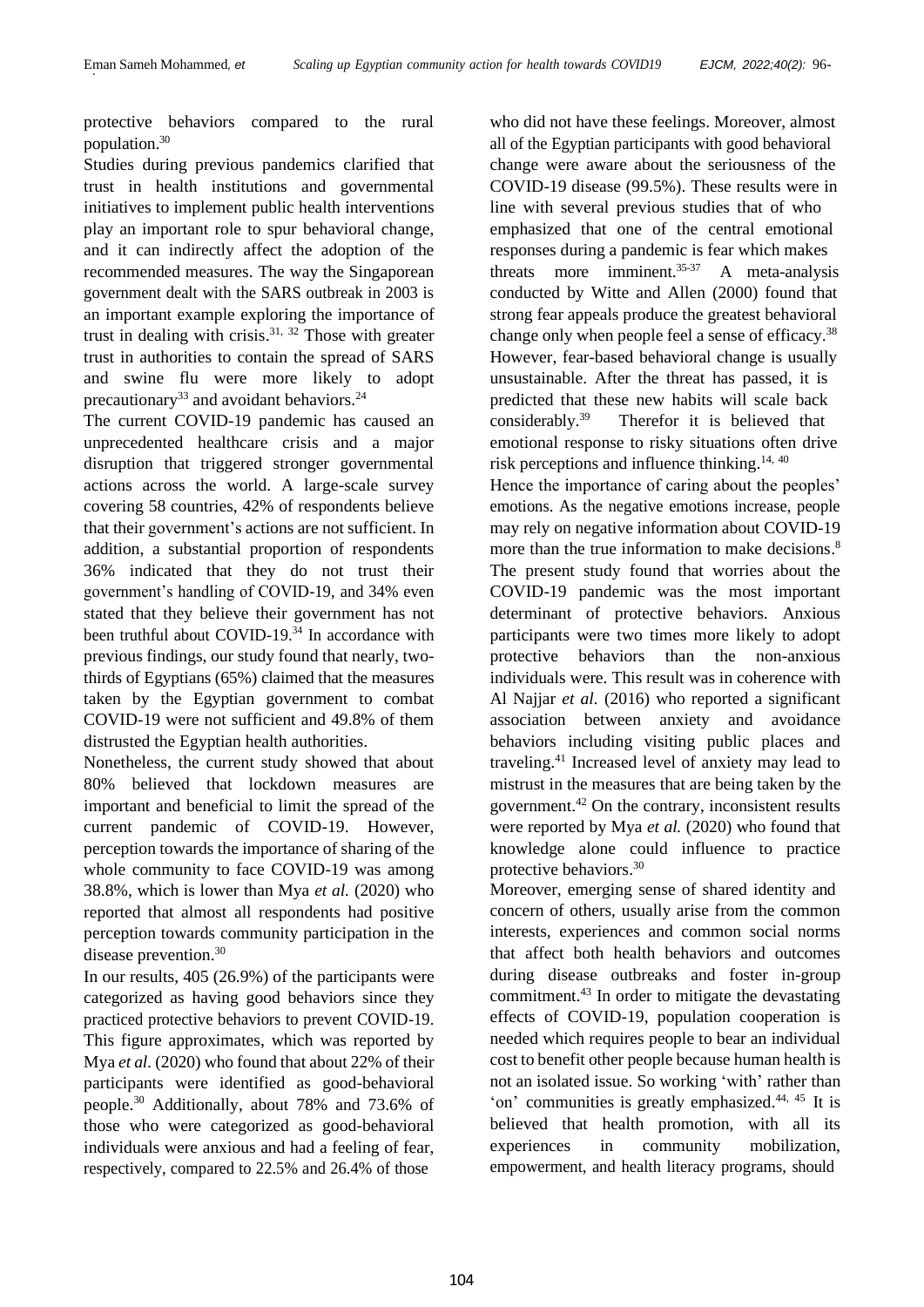be part of disease prevention and control efforts from the very beginning. Health promotion knowledge needs to be fully integrated into infectious disease control, especially in the context of outbreaks. <sup>46</sup> Moreover, trust in governments and institutions helps individuals to adopt preventive measures and utilize health services, which in turn can increase testing rates, limit disease spread and reduce mortality. 31, 47, 48

It is important to pay a special attention to improve the people's emotions during the COVID-19 pandemic to help their compliance with its unprecedented consequences. Additionally, controlling the spread of rumors and misinformation, regarding the COVID-19 pandemic in the official media and the social media, is the responsibility of the government and the health authorities.

Finally, it is not clear, how long it might take for an effective treatment or a specific vaccine against the COVID-19 to be available, therefore, making sure that we adhere to the proper preventive health behaviors is going to be the key in helping to support and protect the Egyptian population.

### **CONCLUSION**

The study concluded that the majority of the study sample participants adopted and complied with certain specific protective measures launched by the government. Residence of the participant, governorate where the participant lives, having enough knowledge about the COVID-19 pandemic, worries about the COVID-19 pandemic and high potential of exposure to COVID-19 infection were correlated significantly with the reported adoption of a spectrum of preventative health behaviors. The government needs to be truthful to the population and share facts regarding COVID-19 as these might help in alleviation of the psychological impacts of COVID-19. Involving local community and including youth in the individualized development and delivery of educational brochures that promote preventive behavioral measures could improve its acceptance and adoption. Further research on wider scale on different populations is warranted.

### *Ethical Approval*

This study was approved by the Ethics Committee of Faculty of Medicine, Minia University. Participants were explained about the purpose of the study. They

have the full will to determine filling out or declining the survey. Choosing to proceed, filling out and submitting the questionnaire was considered as approval and informed consent of participation.

#### *Strengths and limitations*

One of the major strengths of this study is that it includes a sample that comprised participants from different Egyptian governorates, and it is the first study that could assess the adoption of the protective behaviors among Egyptians and their perception about the governmental response to the COVID-19 pandemic. However, some limitations existed, which included the following; firstly, the timings of the survey greatly influenced the responses collected which may have varied if the survey was conducted at earlier or later stages of the pandemic. Secondly, because of the online survey, non-response bias could be existing and the distribution of the survey through the internet allowed only those who can read and have internet access to participate. Lastly, evaluating behavior by self-reporting can cause overestimation and misrepresentation.

#### **References**

- 1. WHO. Critical preparedness, readiness and response actions for COVID-19: interim guidance, 7 March 2020. World Health Organization, Geneva: World Health Organization; 2020. Available from: https://apps.who.int/iris/handle/10665/331422.
- 2. Hui DS, Azhar EI, Madani TA, Ntoumi F, Kock R, Dar O, Ippolito G, Mchugh TD, Memish ZA, Drosten C. The continuing 2019-nCoV epidemic threat of novel coronaviruses to global health—The latest 2019 novel coronavirus outbreak in Wuhan, China. International Journal of Infectious Diseases 2020;91:264-6.
- 3. Mahtani S, Berger M, O'Grady S, Iati M. Hundreds of evacuees to be held on bases in California; Hong Kong and Taiwan restrict travel from mainland China". The Washington Post. Retrieved. 22. 2020. Available from: https://www.washingtonpost.com/world/asia\_pacific/coro navirus-china-live-updates/2020/02/05/114ced8a-479c-11ea-bc78-8a18f7afcee7\_story.html. [Accessed 23 March 2020].
- 4. Hassany M, Abdel-Razek W, Asem N, AbdAllah M, Zaid H. Estimation of COVID-19 burden in Egypt. The Lancet Infectious Diseases 2020;20(8):896-7.
- 5. Van den Broucke S. Why health promotion matters to the COVID-19 pandemic, and vice versa. Health Promotion International 2020;35(2):181-6.
- 6. Acharya R, Gundi M, Ngo T, Pandey N, Patel SK, Pinchoff J, Rampal S, Saggurti N, Santhya K, White C, Zavier AJF. COVID-19-related knowledge, attitudes, and practices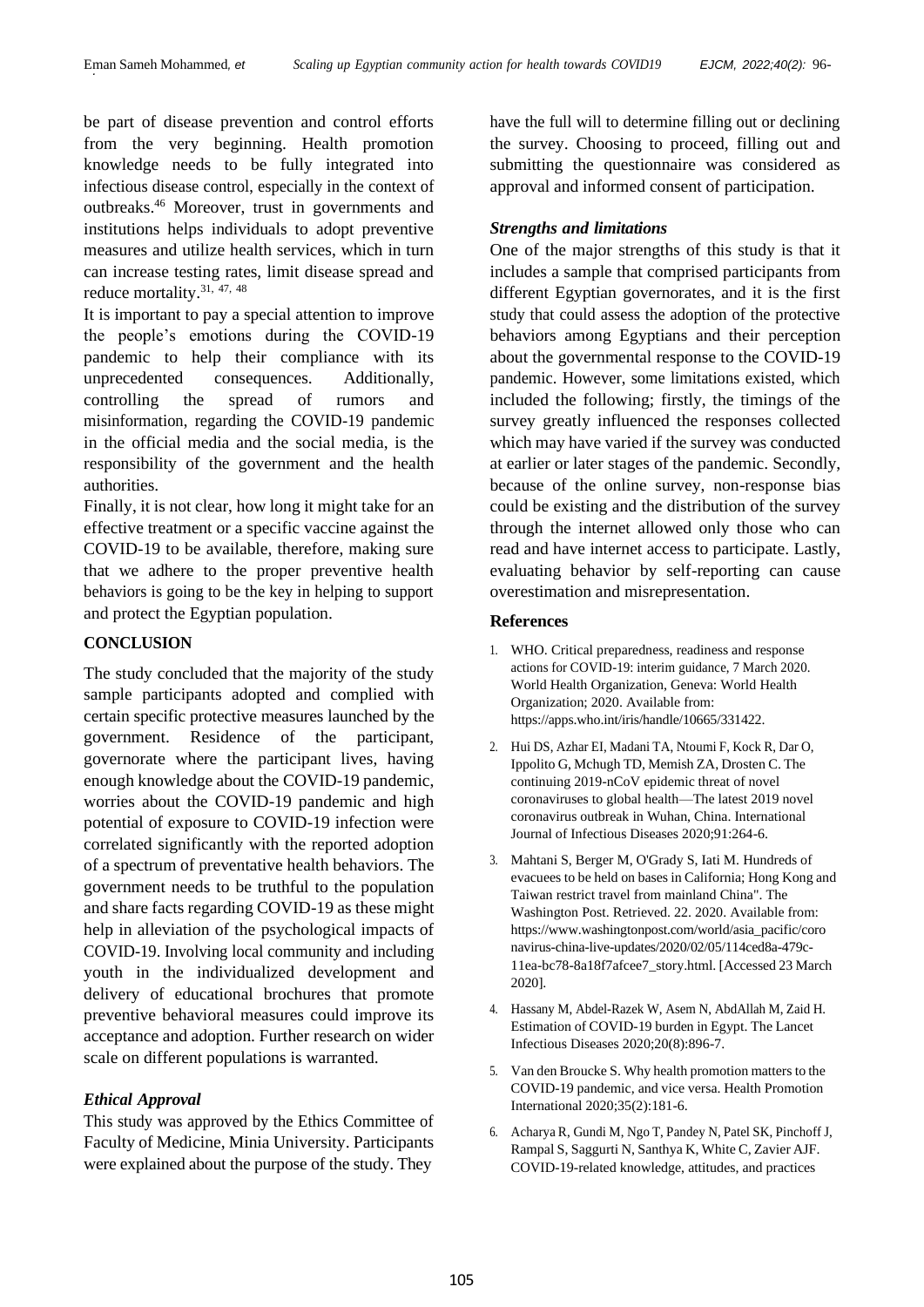Eman Sameh Mohammed*, et*

among adolescents and young people in Bihar and Uttar Pradesh, India: Study description. 2020.

- 7. Reluga TC. Game theory of social distancing in response to an epidemic. PLoS Comput Biol 2010;6(5):e1000793.
- 8. Bavel JJV, Baicker K, Boggio PS, Capraro V, Cichocka A, Cikara M, Crockett MJ, Crum AJ, Douglas KM, Druckman JN, Drury J, Dube O, Ellemers N, Finkel EJ, Fowler JH, Gelfand M, Han S, Haslam SA, Jetten J, Kitayama S, Mobbs D, Napper LE, Packer DJ, Pennycook G, Peters E, Petty RE, Rand DG, Reicher SD, Schnall S, Shariff A, Skitka LJ, Smith SS, Sunstein CR, Tabri N, Tucker JA, Linden Svd, Lange Pv, Weeden KA, Wohl MJA, Zaki J, Zion SR, Willer R. Using social and behavioural science to support COVID-19 pandemic response. Nature Human Behaviour 2020;4(5):460-71.
- 9. Champion VL, Skinner CS. The health belief model. Health behavior and health education: Theory, research, and practice. 2008, p. 45-65.
- 10. Djalante R, Lassa J, Setiamarga D, Sudjatma A, Indrawan M, Haryanto B, Mahfud C, Sinapoy MS, Djalante S, Rafliana I, Gunawan LA, Surtiari GAK, Warsilah H. Review and analysis of current responses to COVID-19 in Indonesia: Period of January to March 2020. Progress in Disaster Science 2020;6:100091.
- 11. WHO. Coronavirus disease (COVID-19) advice for the public. 2020. World Health Organization, Geneva; 2020. Available from: https://www.who.int/emergencies/diseases/novelcoronavirus-2019/advice-for-public. [Accessed 21 March 2020].
- 12. Roy D, Tripathy S, Kar SK, Sharma N, Verma SK, Kaushal V. Study of knowledge, attitude, anxiety & perceived mental healthcare need in Indian population during COVID-19 pandemic. Asian J Psychiatr 2020;51:102083-.
- 13. Frenkel S, Alba D, Zhong R. Surge of virus misinformation stumps Facebook and Twitter. The New York Times. 2020. Available from: https://www.nytimes.com/2020/03/08/technology/coron avirus-misinformation-social-media.html. [Accessed 9 March 2020].
- 14. Slovic P, Finucane ML, Peters E, MacGregor DG. Risk as Analysis and Risk as Feelings: Some Thoughts about Affect, Reason, Risk, and Rationality. Risk Analysis 2004;24(2):311-22.
- 15. Loewenstein GF, Weber EU, Hsee CK, Welch N. Risk as feelings. Psychological bulletin 2001;127(2):267.
- 16. Stiff C. The game theory of panic-buying–and how to reduce it. The Conversation. 2020. Available from: https://theconversation.com/the-game-theory-of-panicbuying-and-how-to-reduce-it-134107. [Accessed 2 April 2020].
- 17. Google Forms. Available from: https://www.google.ca/forms/about/.
- 18. Kwok KO, Li KK, Chan HHH, Yi YY, Tang A, Wei WI, Wong SYS. Community Responses during Early Phase of COVID-

19 Epidemic, Hong Kong. Emerg Infect Dis 2020;26(7):1575-9.

- 19. Seale H, Heywood AE, Leask J, Sheel M, Thomas S, Durrheim DN, Bolsewicz K, Kaur R. COVID-19 is rapidly changing: Examining public perceptions and behaviors in response to this evolving pandemic. PloS one 2020;15(6):e0235112-e.
- 20. Wang C, Pan R, Wan X, Tan Y, Xu L, Ho CS, Ho RC. Immediate psychological responses and associated factors during the initial stage of the 2019 coronavirus disease (COVID-19) epidemic among the general population in China. International journal of environmental research and public health 2020;17(5):1729.
- 21. Yıldırım M, Geçer E, Akgül Ö. The impacts of vulnerability, perceived risk, and fear on preventive behaviours against COVID-19. Psychol Health Med 2020:1-9.
- 22. Azlan AA, Hamzah MR, Sern TJ, Ayub SH, Mohamad E. Public knowledge, attitudes and practices towards COVID-19: A cross-sectional study in Malaysia. Plos one 2020;15(5):e0233668.
- 23. Balkhi F, Nasir A, Zehra A, Riaz R. Psychological and Behavioral Response to the Coronavirus (COVID-19) Pandemic. Cureus 2020;12(5):e7923-e.
- 24. Rubin GJ, Amlôt R, Page L, Wessely S. Public perceptions, anxiety, and behaviour change in relation to the swine flu outbreak: cross sectional telephone survey. BMJ 2009;339:b2651.
- 25. Leung GM, Lam TH, Ho LM, Ho SY, Chan BHY, Wong IOL, Hedley AJ. The impact of community psychological responses on outbreak control for severe acute respiratory syndrome in Hong Kong. Journal of Epidemiology and Community Health 2003;57(11):857.
- 26. Lau JTF, Yang X, Tsui H, Kim JH. Monitoring community responses to the SARS epidemic in Hong Kong: from day 10 to day 62. Journal of epidemiology and community health 2003;57(11):864-70.
- 27. Eastwood K, Durrheim D, Francis JL, d'Espaignet ET, Duncan S, Islam F, Speare R. Knowledge about pandemic influenza and compliance with containment measures among Australians. Bulletin of the World Health Organization 2009;87(8):588-94.
- 28. Brug J, Aro AR, Oenema A, de Zwart O, Richardus JH, Bishop GD. SARS risk perception, knowledge, precautions, and information sources, the Netherlands. Emerg Infect Dis 2004;10(8):1486-9.
- 29. Bish A, Michie S. Demographic and attitudinal determinants of protective behaviours during a pandemic: a review. British journal of health psychology 2010;15(Pt 4):797-824.
- 30. Mya KS, M A, Hlaing W, Hlaing S, Aung T, Lwin S, U E, Tun T, Sann-Lwin K. Awareness, perceived risk and protective behaviours of Myanmar adults onCOVID-19. International Journal Of Community Medicine And Public Health 2020;7(5).